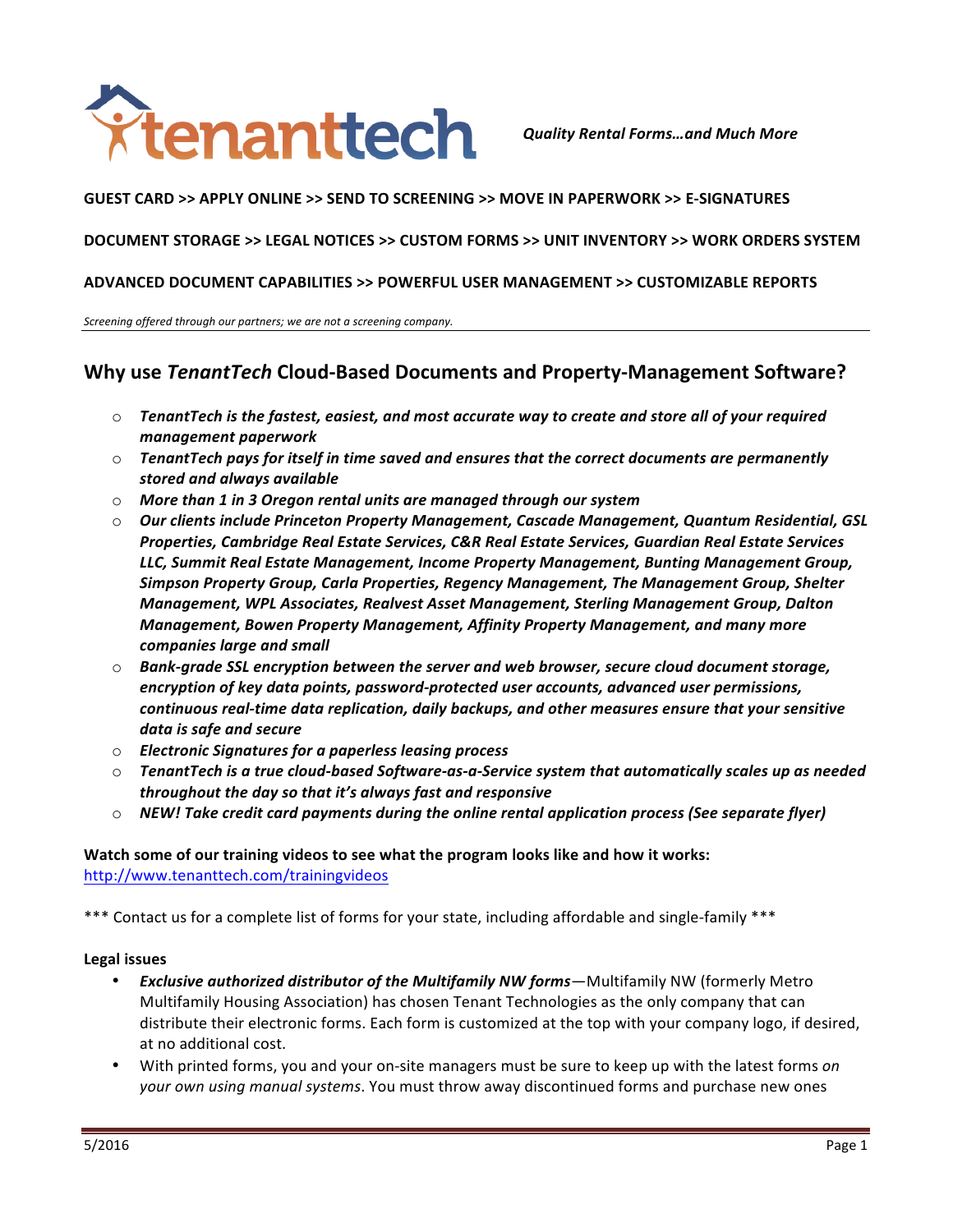immediately, or you risk using a form that is no longer up to legal standards. It's all too easy to lose track and not maintain correct printed forms at some properties.

- With TenantTech, you know your forms are *always* up to date. As soon as a form is updated, it's immediately in use by your on-site managers with no additional thought or effort.
- Forms change quarterly, or more often in the case of urgent legal changes; sometimes the changes are minor, sometimes they are quite significant. And new forms are added, as well. With TenantTech everything is done for you. You won't have to throw out sets of printed forms and order new ones. And the alternative—keeping the old versions until they run out—means you might be using outdated forms literally for years.

## **Saving time = Saving money**

TenantTech pays for itself every day in the time saved by on-site managers and central-office personnel in preparing and managing documents, and performing other tasks.

- Fast and easy-On-site managers enter unit and tenant information only once, then print the forms they need automatically. They no longer need to write residents' names, the property name, unit number, address, and other information on *every* form by hand. With TenantTech, a complete move-in package can be filled out, printed, and completely done in a couple of minutes. It's that fast and easy...and the clean-looking results will impress.
- Automatic calculations—All calculations are done automatically for all forms as they are filled out, including complex pro-rates.
- Guided move-in and move-out processes—Moving residents in has never been faster or easier: enter resident info, minors, vehicles; select the forms you want from pre-built groups; fill out the form data; print your perfect move-in package.
- *Print for Multiple Units*—Take the example of a notice that must be printed for every unit in a 50-unit property. Filling in all those forms by hand would take a lot of time and might result in a pretty sore wrist as well. With TenantTech, all 50 notices could be filled and coming out of the printer in less than a minute (we kid you not!).
	- $\circ$  *This feature alone (we call it "Print Multi") turns on-site managers into lifelong devotees of our* program, simply because of the joy of getting so much done with so little effort.
- Our *Resident Reference* feature will also save lots of time for managers. When screening companies call for a reference on a past tenant, the manager no longer has to find the old file and interpret it. Instead, they go into the Resident Reference feature, enter the tenant name, and pull up the reference. It's ready for faxing and only contains the correct information screening companies require—customized exactly as you want it. The thousands of references in our system attest to the popularity of this feature.
- *Custom defaults* allow managers to fill out forms faster because information like Special Lease Provisions, utilities, late fees, etc., is all automatically filled in for each new lease. "Set it and forget it."
- *Data saving*—All data entered for every form is saved. Fill out a form today, pull it up 6 months or 6 years later, and everything typed on the original is there and available for editing. Make a tweak, click Print, and you're done. Over time, the minutes saved by no longer looking up information and pulling paper files adds up to many hours of time saved.
- *Document History*—Instantly pull up the actual PDF of any document created for any resident, even if they moved out years ago. Search document history by keyword, date, or document type.
- *Screening company interfaces*—As soon as an applicant is approved by the screening company, they appear in TenantTech ready to be assigned to a unit with a couple of clicks. (Currently in use by Background Investigations and Pacific Screening, but let us know your screening company and we'll talk to them about adding this service.)
- *Send to screening*—Send application data to one of our screening partners for an instant result, or a 24-48 hour traditional screening. Either way, the results come back to TenantTech automatically.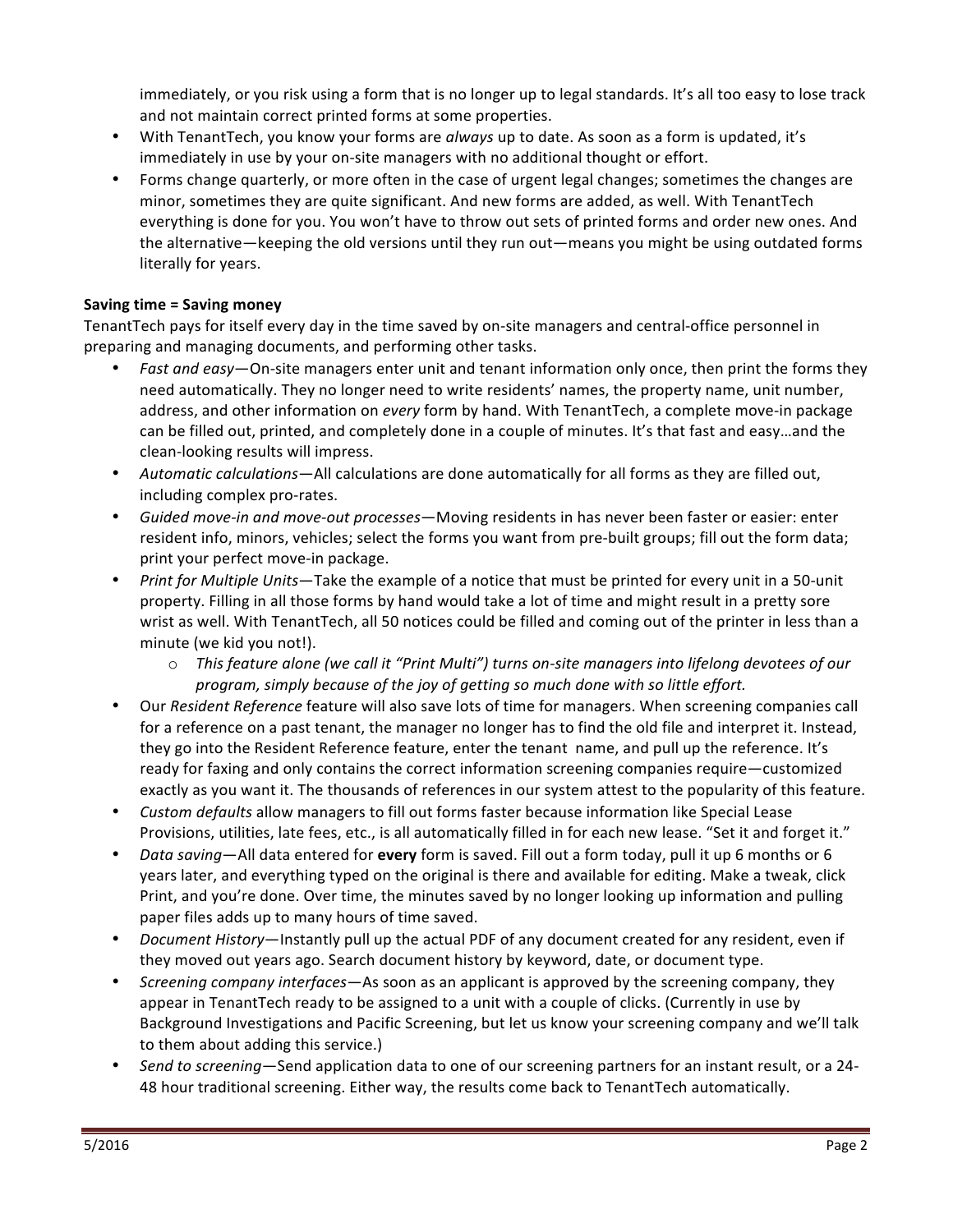- *Emailing forms*—Completed forms can be emailed as PDFs from within the program, so residents can review ahead of time.
- *Instant global search*—Find units, residents and vehicles instantly from any screen by typing a few letters in our global search field. Results narrow as you type.
- *Electronic signatures*—Using TenantTech E-Sign, a manager can create a move-in package and have all documents signed and stored without ever using a single sheet of paper. The entire process can even be done on an iPad.
	- $\circ$  *Fully legal*—Federal and state governments have enacted laws that ensure an electronic signature is as valid as a pen-and-ink signature, and TenantTech's custom implementation of esignatures fully complies with those laws.
	- $\circ$  *Biometric signature capture*—That's a fancy way to say that we allow managers and residents to use a mouse or finger (such as on an iPad) to visually sign their name, just as they do on paper
	- $\circ$  *Workflow integrated*—The e-sign process is built into the workflow as an optional method of signing documents, at no additional cost
	- Long-term storage—Signed documents are stored as long as your TenantTech account is active
	- o *Sign by email*—Managers can instantly email residents the documents for signing. Residents can sign on their own computer and never even visit the office. Or conduct the signing from the office if residents are present; or split them up; it's your choice.
	- o *Available*—The final signed PDF is available to every resident through a secure emailed link, and is available to TenantTech users who have the proper permissions. They can go into Document History and review any document, signed or unsigned, then print or email them as needed. Attached to the PDF is a final page showing who signed, exactly when, which can be taken to court as proof of resident signature
	- $\circ$  *Locked down*—The visual image of each resident's signature is applied to documents one by one as they read and accept each document, along with the date, time, and a special code. Each signing action is logged by the date and exact time and linked into our database to prove what happened.
	- $\circ$  *Stored* on secure cloud servers—In the final step, the PDF of all signed documents is generated and then stored on secure cloud servers. Each PDF is mirrored across multiple data centers with durability of 99.999999999%. Even a concurrent data loss in two facilities will not cause a loss of the PDF.

## **Productivity and accuracy**

Another major reason why so many top management companies use our software is the boost to their productivity and accuracy. Most on-site managers we talk to say they couldn't live without our software; simply put, once they try it, they are hooked on the speed and precision of the program.

- Efficiency in one area tends to increase productivity in other areas. If a manager can spend 30 minutes less time each day doing paperwork, that's 2-1/2 hours a week free to do other things. Leasing, giving tours, making calls, performing market rent surveys, keeping up with maintenance requests, helping residents.
- Accuracy-It's not always easy to figure a correct prorate with a calculator. Even if you don't mind spending the time, it's possible to mistype or otherwise get an incorrect result. With TenantTech, prorates and other calculations are done automatically. Mistakes are much less common. Just enter the dates and amounts, and the program does the rest. Choose from a variety of pro-rate methods and rounding methods. Plus our separate, instant pro-rate calculator lets managers advise future residents on move-in amounts without doing any paperwork.
- No inventory, no waiting for shipments, no discontinued forms to throw away. These things all take time and effort which would be better spent elsewhere.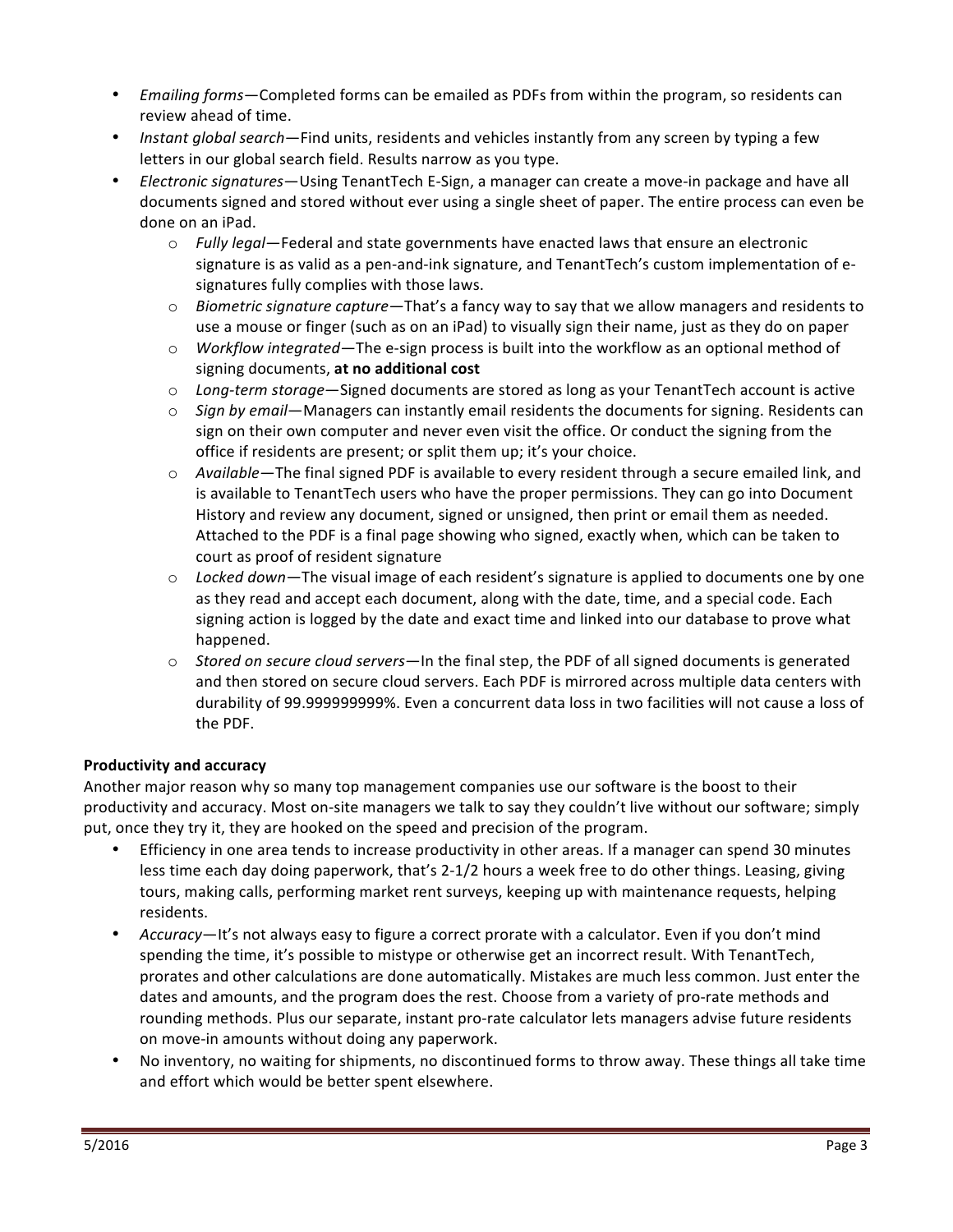- *Unlimited use of forms*—No "clicks" to purchase or keep track of, no worries if you find a typo after printing a lease package and need to reprint the whole thing. With TenantTech, you get truly unlimited use for your monthly subscription: print 100 forms or 10,000, it's the same price.
- *Favorite forms*—Make any form a favorite with one click, then it appears in your customized "Favorite" Forms" group on the Forms & Docs page.
- Form packets—Do you have some forms that you always want used together? Want to create your own move-in packet that always contains the same forms? We have a tool for that. Form packets look and function like a single form, but they actually contain multiple forms.

## **Professionalism and employee retention**

- *Professionalism and readability*—Because nothing is hand-written, the completed forms themselves always look highly professional and every word is easy to read. This a factor that can help contribute to your ongoing success. Hold a hand-filled form next to one that has been computer-generated, and the difference is shocking.
	- $\circ$  And there's no question of readability... "is that a 7 or a 2?" ...every word and number is perfectly printed, every time.
	- o If and when you go to court, the judge can instantly see that your documents were created in a computerized system
- *Employee retention*—On-site managers love TenantTech because of how quickly and accurately they can produce the documents they need. We hear it a lot. And employees who are happy about the work they do are more likely to remain happy, productive employees. This can result in lower turnover, reduced training costs, happier residents, and more profitable properties.

### **Management controls**

- Ideally, on-site managers would always use the correct forms for certification, move-ins, and at other key points in the process. With TenantTech, this is made easy. Once we set up your customized Form Groups, managers can find the right forms instantly.
- Our "Move in Residents" feature allows you to specify exactly which forms will be required for a movein, and which are optional. Missing a single important form during move-in can result in problems later, and that possibility is greatly minimized with our software because managers are guided through the process.
- Management also has the ability to log in and see what's happening at properties. Take a look at the tenant lists, run reports, even generate documents, all from any computer or mobile device.
- See exactly what work on-site managers have been doing (which apartments they worked on, which forms they generated, etc.), and when they did it, with our powerful User Action Logs feature.
- Make corporate documents available to all users via our Uploaded Documents feature. Employee manuals, employment-related forms, spreadsheets, time cards—you can upload any document you can think of and it's immediately available to all properties or select properties.
- *Precise user permissions*—Set user permissions based on user type, or use our defaults. Don't want managers to see a certain report? Only want portfolio managers to see a certain function, and hide it from on-site managers? It's easy with TenantTech, because each aspect of the program is wrapped in user permissions that are tied to user types.
- Assign users to properties—Any user can be assigned to any single property, or to multiple properties. Users can only see data for the properties they are assigned to.
- *Detailed document control*—With our powerful back-end systems for managing documents, you can decide exactly which properties get which documents, and even down to showing and hiding certain documents based on affordable housing type at the unit level.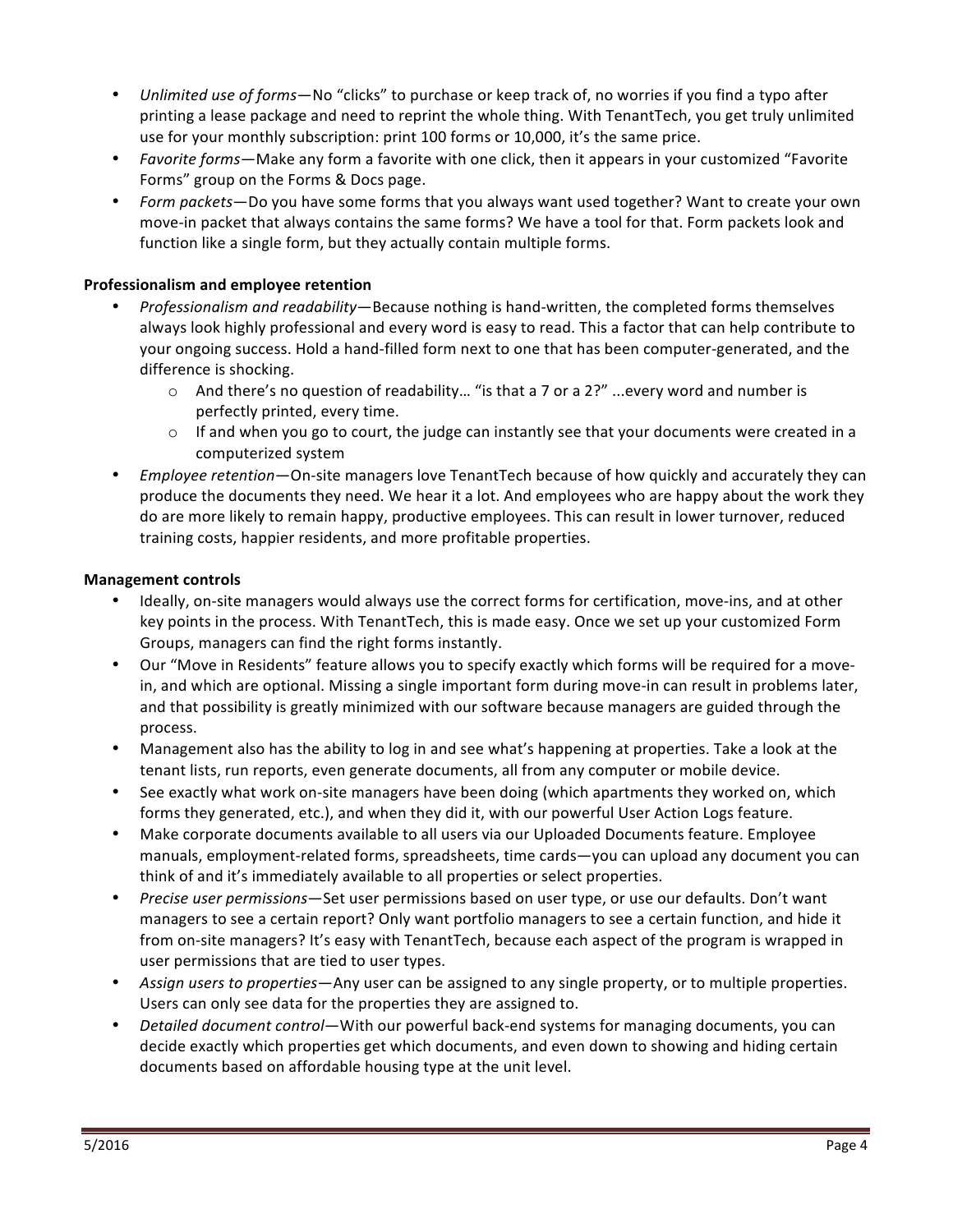*Custom letter templates*—Write your own letters in the system and push them out to all properties with a single click. For example, if you have a lease-renewal letter that everyone should use, you can enter it in the system yourself. These are "templates" because you can set them up to auto-fill property information, unit information and resident information, just like regular forms in TenantTech. Even put in custom variables; for example, "If you sign a new 1-year lease, your rent would be \_\_\_\_\_\_\_" and when the manager goes to fill out the letter, they type in the amount desired and it's merged with the other resident information automatically.

## **Not just forms**

The TenantTech software is not just forms. It's a property-management system.

- Reports-Our customized reports give you incredible speed and flexibility. Birthday list? No problem. Rent roll? Easy. Vacancy list? Done. All vehicles registered to residents? Standard.
	- $\circ$  View lease expirations by unit type and month of expiration
	- $\circ$  Resident report showing contact and other information by resident
	- $\circ$  Minors report (showing all children at the property)
	- o Renter's insurance report
	- $\circ$  Unit inventory report
	- $\circ$  Unit inspection report: see exactly what needs to be repaired and replaced in all units
	- o *Many more*
- Resident contacts—Our contact summary allows managers to find a resident's phone number quickly and easily without having to pull a file.
- *Dashboard*—See what's happening in one place: current and upcoming vacancies, notifications, prospects and traffic. Quickly start a move-in or move-out, or run a rent roll with one click.
- *Manager's Log*—Our locked-down electronic Manager's Log replaces spiral notebooks and other methods of logging. Once an entry is written and saved, it is time- and date-stamped and cannot be modified by any user of the system. The resulting log can be printed and taken to court, or searched and referred to as a report in the system.
- *Notes and attachments*—Attach files such as photographs or scans of documents to any unit or to individual residents. Add notes as well, which can be automatically copied to the Manager's Log if desired.
- Automated reminders—As part of your resident-retention system, you can easily set up reminders to let you know when leases are expiring and other milestones. Set up lease-expiration reminders, move-in follow-ups, resident birthdays, minors turning 18, renter's insurance expiring, and affordable-housing recertifications. These are "set it and forget it" reminders: once you create a reminder, the system automatically sends you an email and/or notification within the system. Even set up multiple reminders for one type, so you can be alerted 90 days before lease expiration, then 30 days before, then the day before or on the day.
- *Track renter's insurance*—Enter all the details necessary to track renter's insurance, and print the results in an easy report.
- *Guest card and prospects*—Our full prospects system allows managers to fill out a guest card at any time, even while working on forms for an existing resident. Guest card data can be printed, or an online rental application emailed to the prospect. When ready, convert the prospect to an applicant. Traffic reports show you all of your prospect activity by date and source.
- *Resident history*—TenantTech follows the full life-cycle of residents: prospect, applicant, incoming resident, current resident, previous resident. Along the way you'll find numerous handy features to save time and effort during the process.
- Unit inventory-Keep track of every asset in every unit, the way you want to. Dishwashers, garbage disposals, refrigerators...even carpet, drapes, and paint. Anything that's in a unit can be entered into the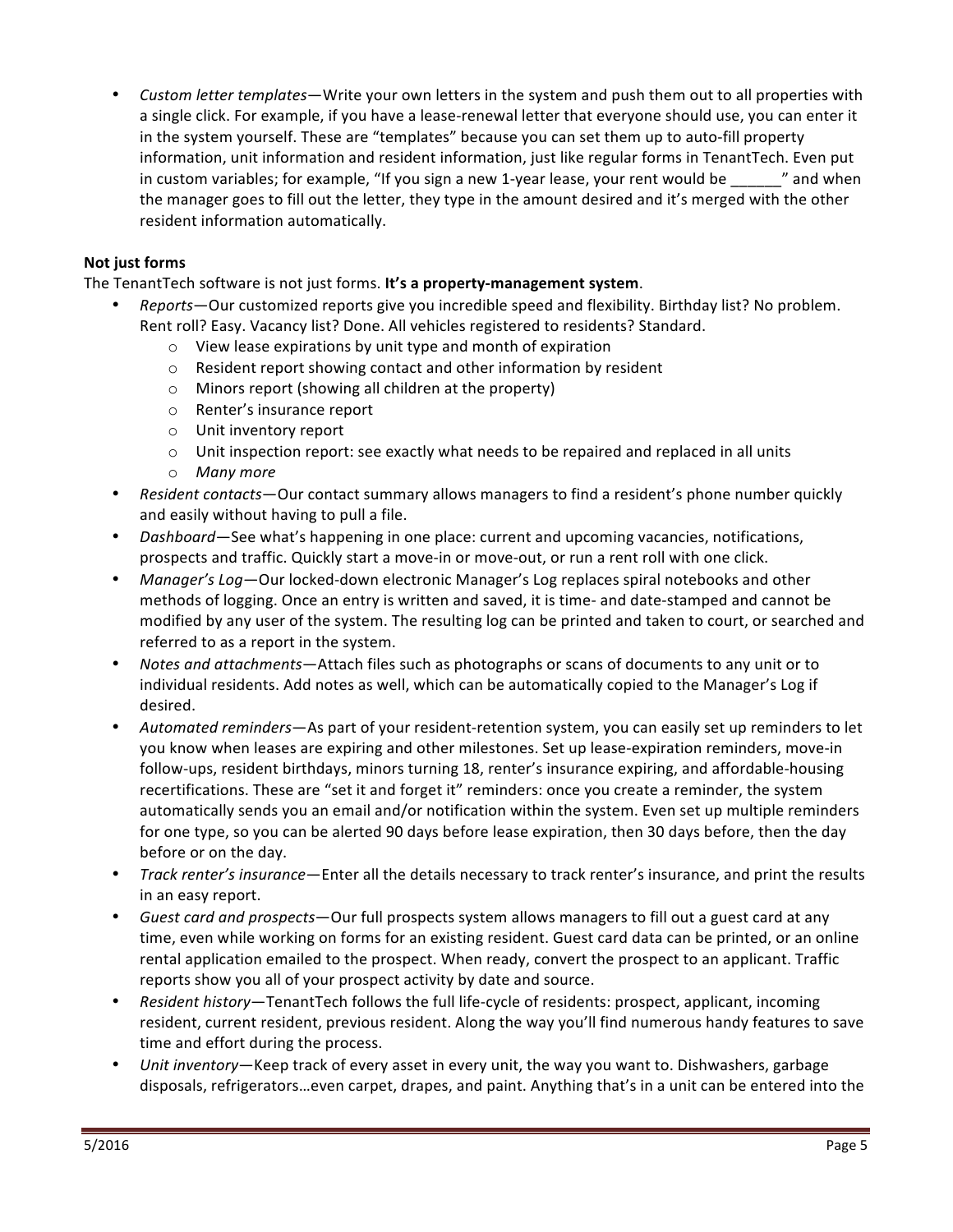system and tracked. Enter serial numbers, date purchased, location purchased, expected service life, and much more. Print reports as needed, and link to our Maintenance Module.

- *Unit Inspections*—Easily inspect the unit using this built-in feature, inputting data as you go on your web-connected tablet or later on your desktop. Inspections can be customized for your needs, and intuitive reports let you see exactly which units need exactly what type of work.
	- Maintenance Module-Our powerful work-orders system offers many time-saving features.
		- $\circ$  Create work orders for any unit or common areas
		- $\circ$  Break a work order into individual tasks
		- $\circ$  Assign those tasks to maintenance staff or vendors
		- $\circ$  Link tasks to specific unit-inventory items. Just installed that new fridge and it's already needing a service call? Link to it from the work order to build a service history.
		- $\circ$  Track individual parts that you inventory
		- $\circ$  Instantly send text messages to the phones of maintenance staff so they know they have a new task
		- $\circ$  Generate the official MMHA maintenance-request form with one click
		- o Add notes
		- $\circ$  Track permission to enter, entry concerns, best time to enter, date completed, work done, and more
		- $\circ$  Print easy-to-read work orders
		- $\circ$  Track mileage and time by employee
		- $\circ$  View several maintenance-specific reports to see work orders, tasks, time, and mileage exactly how you want them reported
		- o Note: this is an add-on module that is priced separately from the basic TenantTech system. Talk to your TenantTech sales rep about pricing and features
- *Online Rental Application*—Email a link to your prospect with one click. The prospect clicks the link and starts filling out the application online. Once they're done, they sign electronically and the data appears in TenantTech instantly. The manager can view but not edit the data. The manager can return the application to the applicant with a note in case something is missing or looks wrong. Once the manager is satisfied, they can send the data to one of our screening-company affiliates for the background check (if desired). Or simply print the application as a beautiful PDF for faxing to the screening company of your choice. Once the results come in, mark the applicant(s) as "Approved" and start the guided move-in process by selecting a unit, entering additional information (vehicles, animals, minors), and generating the necessary forms...all from the Applicants screen.
	- $\circ$  *Take payments too—Your applicants can pay the screening charge via credit card or debit card at* the time of submitting their application. The funds are deposited directly into the property's *operating account approximately 2 days later.*

## **Miscellaneous advantages**

Here are some final thoughts we couldn't squeeze into the other sections...

- *Web based: access your forms from anywhere*—Whether you're in the office, at home, on the road, or just hanging out at Starbucks, you can access TenantTech through your web browser. It's as easy as logging on to any other website.
- *Works on mobile devices*—Use an iPad? No problem, the system works beautifully. Even access it on your smartphone.
- *No long-term commitment*—You only pay for 3-month periods and can cancel any time. Start with just one property, or a handful. We know you'll want to sign up the rest when you see how much time and effort you're saving with TenantTech.
- *Custom forms—*Getting your custom forms online is as easy as emailing them to us. That's right—just send us your forms and we'll drop them into our system so you can start using them right away.